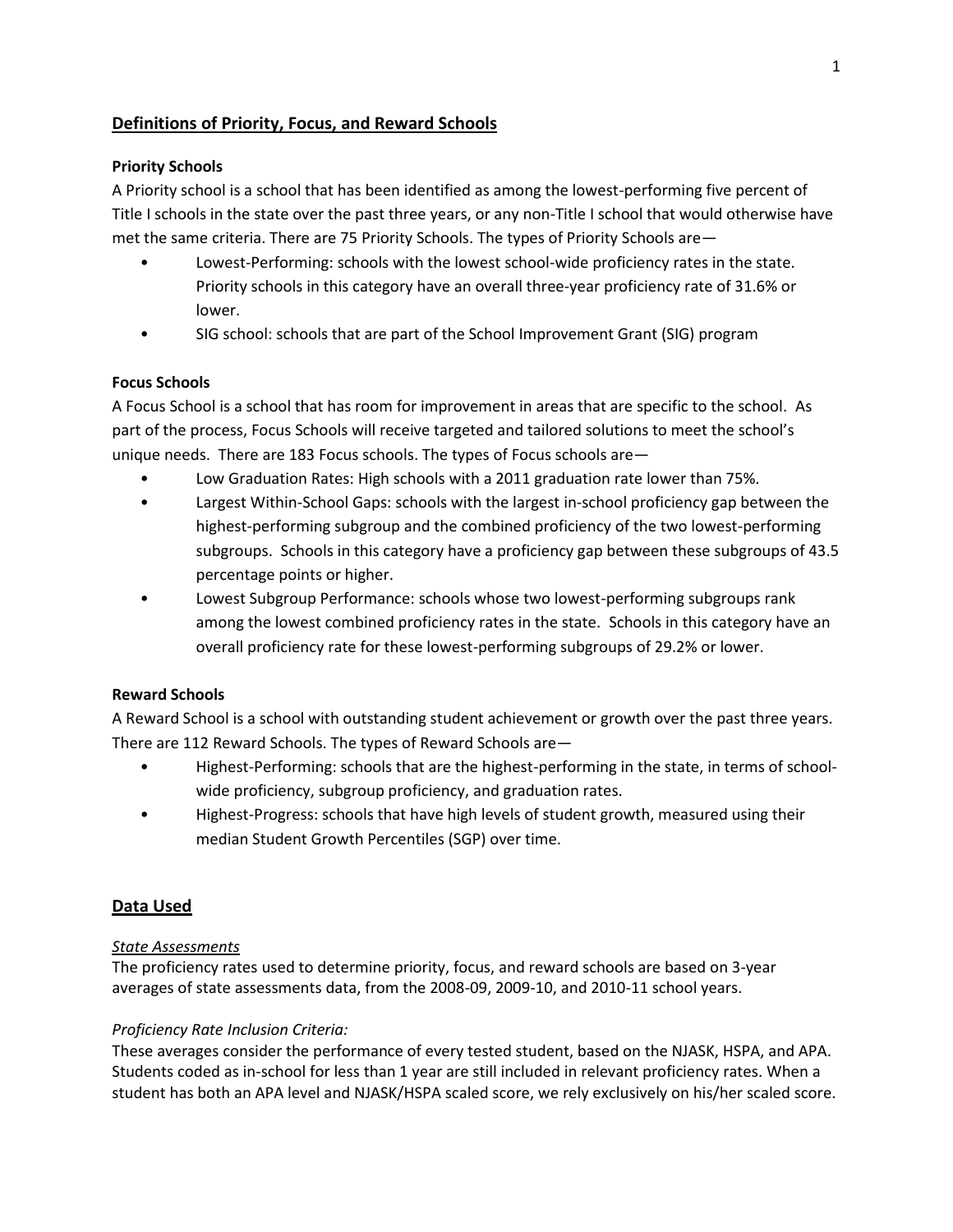### *Combining Subject Proficiencies:*

Based on this assessment data, we compute each school's Math and LAL proficiency rate, and then generate an average proficiency by weighting each subject's proficiency rate by its number of valid scores. We apply the same method to compute an overall proficiency rate for all subgroups in a school.

### *Separating NJASK and HSPA Performance:*

Some schools test both in NJASK and HSPA. The proficiency rates for such schools are separated by the testing program and considered individually. For instance, suppose a school would be a priority school based on its NJASK performance, but not when also factoring in its HSPA results. That school would *still* be designated a priority school because a low proficiency rate in any testing program will trigger the designation of priority and focus. Likewise, large within-school gaps or low subgroup performance based on either NJASK or HSPA can result in a school being designated as 'focus.'

### *Graduation Rates*

We use the State's 2011 4-year cohort-adjusted graduation rate.

### *Student Growth Over Time*

The lists of Priority, Focus, and Reward Schools take into account that some schools exhibit very high levels of student growth. For elementary/middle schools, we determine high growth based on each school's/subgroup's median Student Growth Percentile over the past three years of assessments. For high schools, we determine high growth based on school-wide HSPA proficiency changes over time. Median growth scores, whether for schools or subgroups within schools, must be based on at least 80 growth percentiles over the three years of assessments to be used.

## **Priority Schools Methodology**

Priority Schools are the 75 schools in the state that have shown the lowest academic performance and lack of improvement over a number of years.

## *Determining the Priority Schools Based on SIG Participation*

The State has identified all 19 schools that receive Tier 1 or Tier 2 SIG funding as priority schools.

## *Determining the Priority Schools Based on Low School-wide Proficiency*

The State computes each school's overall proficiency, based on the method and data described above. Any school with an overall proficiency rate of roughly 31.6% or lower is classified as a priority school because of low school-wide proficiency.

## *Incorporating Growth in Priority Schools*

The State recognizes that some schools have improved student learning at high levels over a number of years. Schools that had median SGPs (based on the 2008-09, 2009-10, and 2010-11 assessments) of 65 or higher were ineligible for priority status. Because high schools do not receive SGP scores, any high school with an average yearly proficiency increase of 5 or more percentage points was ineligible for priority status.

## **Focus Schools Methodology**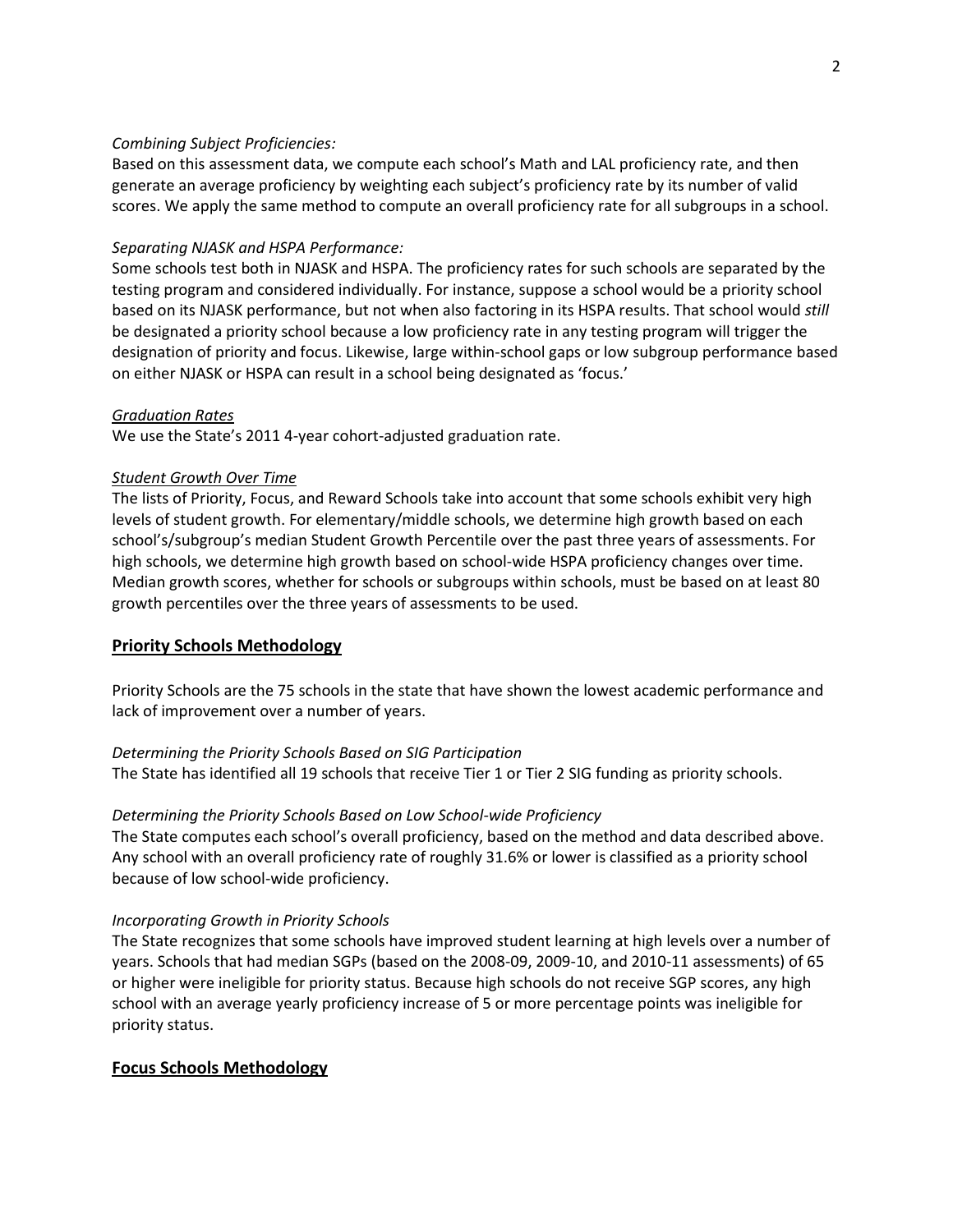Focus Schools contribute to the State's achievement gap by having deficiencies in the academic performance of student subgroups over a number of years. These schools may have 1) several subgroups with very low performance compared to subgroups in other schools, 2) a large within-school gap between high-performing and lower-performing subgroups, or 3) low performance at the high school level, as evidenced by low high school graduation rates.

### *Subgroup Inclusion Criteria*

The State has set a number of criteria to ensure that the subgroups that qualify a school for focus status are a meaningful part of the school's student body. Specifically, over the three years of assessments described above, eligible subgroups must have at least 90 test-eligible students and be at least 5% of test-eligible enrollment in a school. Note that subgroup inclusion determinations are based on the number of test-eligible students, not the number of valid scores.

### *Combining Subgroup Proficiencies Together*

To avoid a single subgroup from disproportionately affecting the results, the State forms an average of the proficiencies of each school's two lowest-performing subgroups. Subgroup proficiencies are combined using the number of valid scores in each subject, not the number of test-eligible students. For instance, if a school's two-lowest subgroups are SpEd and White, the combined proficiency rate is the average of the SpEd LAL, SpEd Math, White LAL, and White Math proficiencies, weighted by their respective number of valid scores over the 3-year testing period being considered.

#### *Incorporating Growth in Focus Schools*

Subgroups that had median SGPs (based on the 2008-09, 2009-10, and 2010-11 assessments) of 65 or higher were excluded from being designated as the 'lowest' or 'second-lowest' subgroup. In these cases, the next-highest performing subgroup would be considered the 'lowest' or 'second-lowest' subgroup.

#### *Determining the Focus Schools based on Low Subgroup Performance*

Once each school's two lowest-performing eligible subgroups have been identified, the State ranks their combined proficiency as compared to the combined proficiency of other schools' two lowest subgroups. Schools whose two lowest-performing subgroups have an overall proficiency rate of 29.22% or lower were classified as Focus Schools with Low Subgroup Performance. Schools with only one eligible subgroup were not eligible for this classification.

### *Determining the Focus Schools based on Large Within-School Gaps*

In addition to computing the proficiency of each school's two lowest-performing subgroups, the State identifies the highest-performing subgroup in each school. The State then calculates each school's within-school proficiency gap between this highest-performing subgroup and the combined proficiency of the two lowest-performing subgroups. Schools with a proficiency gap of 43.47 percentage points or higher were classified as Focus Schools with Large Within-School Gaps. Schools with just one or two eligible subgroups were not eligible for this classification. Note that a school's overall proficiency rate is eligible to be the highest-performing subgroup.

#### *Determining the Focus Schools based on Low Graduation Rates*

Any school with a 2011 cohort-adjusted graduation rate of 75% or lower was classified as a Focus School with Low Graduation Rate.

#### **Reward Schools Methodology**